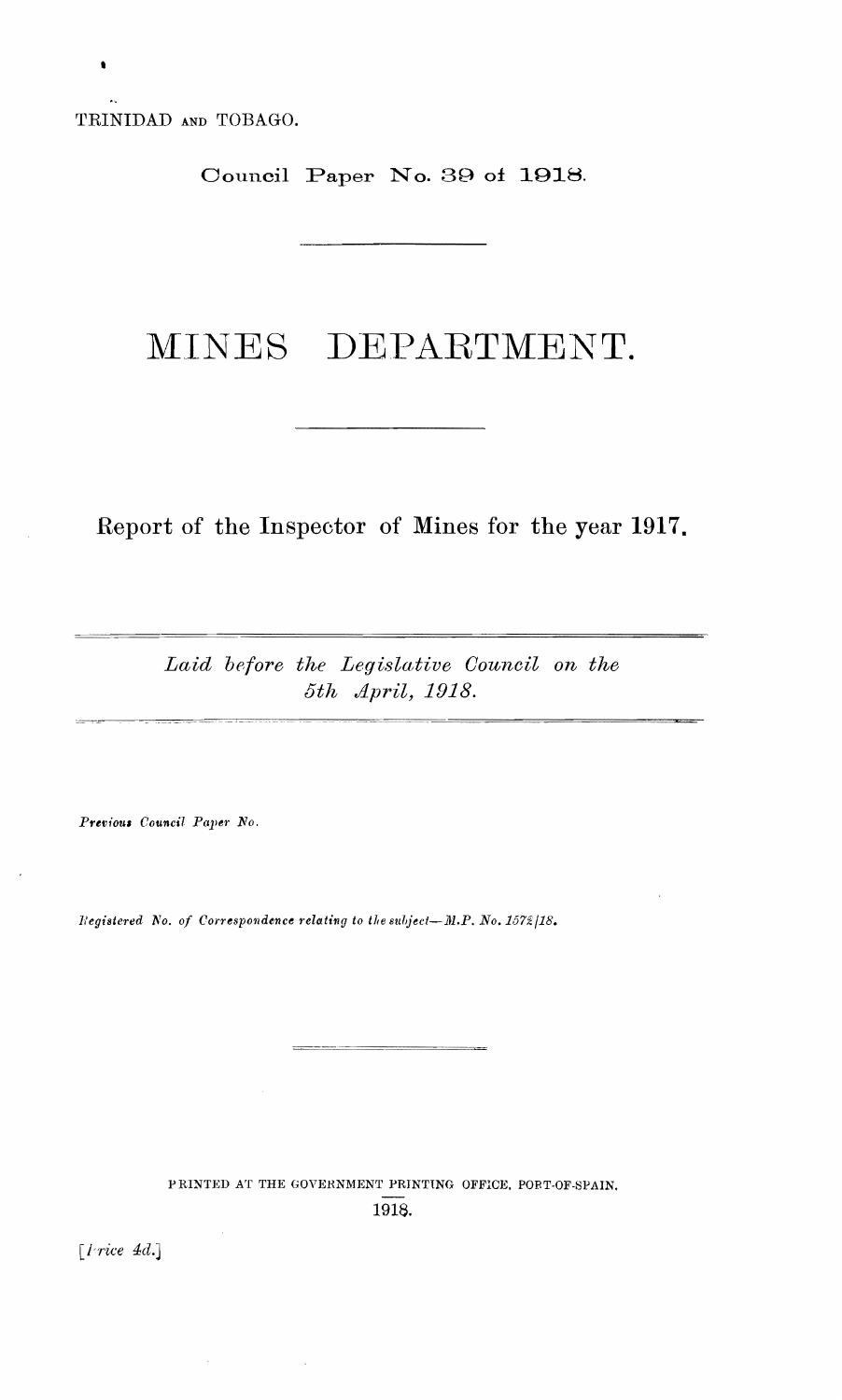#### **MINES** DEPARTMENT.

#### Report of the Inspector of Mines for the year 1917.

Council Paper No. 39 of 1918.

M.P. No. 157211918.

#### HON. COLONIAL SECRETARY,

I have the honour to submit, for the information of His Excellency the Governor, the following report on the work of the Mines Department for the year ended 31st December, 1917.

#### OFFICIAL DUTIES.

2. Owing to the continuation of the War no increase was made to the staff of the Department during the year.

#### LEAVE.

3. No officer of the Department was on leave of absence outside the Colony during the year.

#### LEGISLATION.

4. Two Ordinances were passed, one to amend the Petroleum Spirit and Petroleum Oil Excise Ordinance, 1914, and the other to control the acquisition of  $\tilde{O}$ il-bearing lands in the Colony.

#### WORK UNDER THE MINES, BORINGS AND QUARRIES ORDINANCES.

5. MANJAK. Mining operations by the Trinidad-Tarouba Oil Development Company on the Vistabella Estate, San Fernando, were recommenced during the early part of the year and are still in progress.

6. PETROLEUM. Although the number of feet drilled shews a decrease over that of the previous year, it affords me great pleasure to be able to record an increase of over 72 per cent. in the production of oil.

The figures are as follows :----

|               |                 | Year ended 31st December,<br>1916. | Year ended 31st December,<br>1917. |                              |  |
|---------------|-----------------|------------------------------------|------------------------------------|------------------------------|--|
|               | Feet drilled.   | Oil won.<br>Imperial Gallons.      | Feet drilled.                      | Oil won.<br>Imperial Gallons |  |
| Crown Lands   | 30,835          | 16,758,467                         | 42,480                             | 37,307,980                   |  |
| Private Lands | $\ldots$ 27,555 | 15,717,228                         | 9,557                              | 18,772,934                   |  |
| Totals        | 58,390          | 32,475,695                         | 52,037                             | 56,080,914                   |  |
|               |                 |                                    |                                    |                              |  |

New wells aggregating 44 were drilled during the period under review -38 on Crown and 6 on Private Lands—and in 31 of these oil was struck. This brings the total number of wells drilled in the Colony to 31st December, 1917

7. The number of Companies engaged in the winning of oil at the close of the year was eleven—an addition of one to the number operating at the end of 1916.

8. The Trinidad Leaseholds, Limited, continued their drilling operations on the Crown Lands leased by them in the Morne L'Enfer Forest Reserve. A very active drilling Lands leased by them in the Morne L'Enfer Forest Reserve. A very active drilling<br>programme was carried out, resulting in a largely increased production. The construction work<br>has been chiefly confined to the making of road incidental to increased development. A considerable amount of work has also been carried out<br>at this Company's Shipping Depôt at Pointe-à-Pierre. The Refinery mentioned in my last report<br>was completed and in operation for cation was manufactured in fair quantities and exported for the use of His Majesty's Navy. An additional pipe-line for the shipment of distillates from the storage tanks to the island jetty was also laid.

9. The Trinidad Lake Petroleum Company, Limited, have done very little drilling on their private lands at Brighton, their energies being mainly directed to the production of oil from the old wells. I understand that difficulty is being experienced in obtaining tank steamers to export the cruce oil which in former years was shipped to the United States.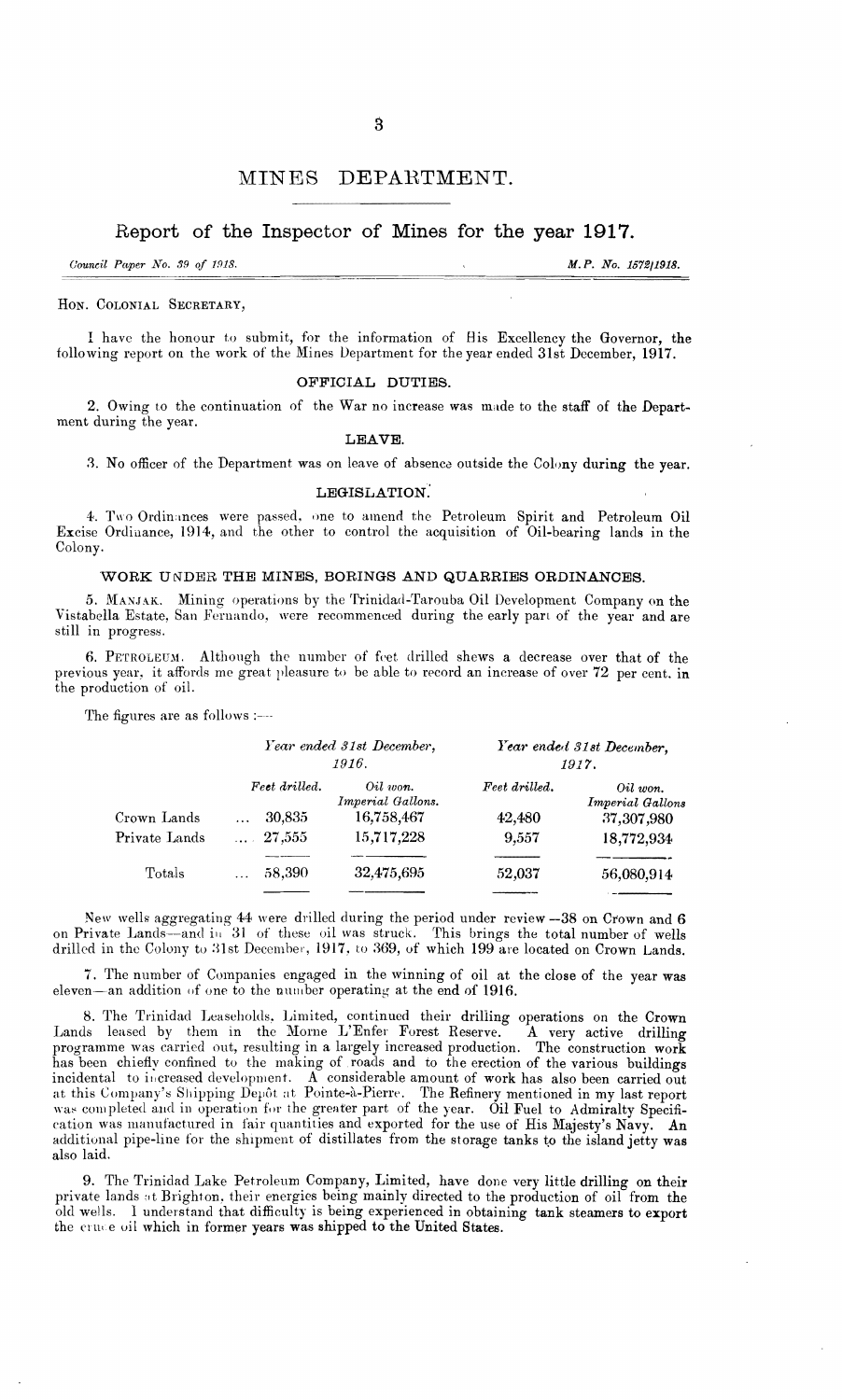10. The United British Oilfields of Trinidad. Limited. have continued work on the lands held by them under lease near Guapo. The drilling has been chiefly contined to the area formerly held under Prospecting Licence by the Parry Syndicate, and a considerable production of Crude Oil has resulted. The wells on the Crown and Private lands at Point Fortin have also continued to produce. This Oompany's oil has been purchased by the United British Refineries, Limited, and put through their Refinery at Point Fortin-the resulting products being either exported or disposed of locally.

11. The United British West Indies Petroleum Syndicate, Limited, have continued the drilling of test wells, but, so far, without obtaining oil in paying quantities. During the early part of the year operations on the Stollmeyer block were suspended, and, since then, work has been largely confined to the areas formerly held under Prospecting Licence by Clark and Dreyfus.

12. The lease to be issued to the Trinidad Central Oilfields, Limited, has not yet been signed and, therefore, the Company is still operating under their Prospecting Licence. Towards the end of the year the drilling programme was increased, and the prospects of an enlarged production appear favourable. The pipe-line from the field at Tabaquite to their storage depot at Claxton's Bay has been completed, but, so far, it has not been used. The Refinery has been in operation during the whole of the year, the products -petrol, kerosene, lubricating and fuel oils-finding a ready market in the West Indies. A portion of these products has also been exported to England in barrels.

13. The Trinidad Oil and Transport Company, Limited, continued drilling operations on their private lands at Barrackpore, and the production was greatly increased. Considerable quantities of Oil Fuel to Admiralty Specification were manufactured at the Refinery and sold to the Trinidad Leaseholds, Limited, who exported s me for the use of His Majesty's Navy. In addition the local requirements of a number of sugar estates were supplied. Some small alterations to the refinery were made and additional tank storage provided.

14. The Petroleum Development Company, Limited. have suffered from the same lack of shipping facilities as the Trinidad Lake Petroleum Company, Limited, by whom all their production is taken. A small quantity of drilling work was undertaken. The existing wells continued to produce oil which, as hitherto, was pumped to the storage tanks of the Trinidad Lake Petroleum Oompany at Brighton.

15. Small quantities of oil have been obtained from the wells on the Perseverance Estate, the property of  $\overline{M}$ r. C. C. Stollmeyer.

16. The Trinidad United Oilfields, Limited, who are operating on Crown Lands under lease at Palo Seco, did no drilling during the period under review. A fair production of oil was obtained from the wells already drilled, and this was treated in the refinery-petrol and kerosene being obtained and sold locally. I am given to understand that this Company intends to resume drilling operations at an early date.

17. The wells situated on private lands at Pointe Ligoure and the property of the T.O. P., Limited, continued to produce oil in small quantities.

18. The Oil Exploration of Trinidad, Limited, commenced operations on Private Lands at Guayaguayare, but, so far, oil has not been met with in paying quantities.

19. No work has been done by any of the following Companies during the year :--The Cruse Syndicate, Limited; The Oil Concessions of Mayaro (Trinidad) Limited; The Trinidad-Tarouba Oil Development Company; The Trinidad bilverstream Oilfields, I.limited; and the Icacos (Trinidad) Development Company, Limited.

20. I am pleased to be able to report that the Royalty earned during the past year was nearly double that earned during 1916 being £14,616 as against £7,765. The major portion of this, namely,  $£14,269$ , was derived from oil won from lands held under lease, while  $£347$  were obtained from lands held under Prospecting Licence.

21. The way-leave payable in respect of pipe-lines laid along the Trinidad Government Railway and along the Public Roads of the Colony.also shewed a very considerable increase, as £2,599 became due for oil piped along the Railway and £1,039 for oil piped along Roads-the corresponding figures for the previous year being £256 and £115, respectively. In addition to this £11 were charged for crossing with pipe-lines the Foreshore, Railway and Roads.

22. The usual returns in respect of drilling work, and the extraction and disposal of the oil, have been regularly submitted by the Companies concerned, and after being checked have been filed with the records in the office.

23. INSPECTIONS. In addition to the routine inspections which have been regularly made by the Officers of the Department, it was, as usual, necessary to carry out a considerable number of additional ones in connection with accidents, royalty, wayleave, refineries, the exclusion of water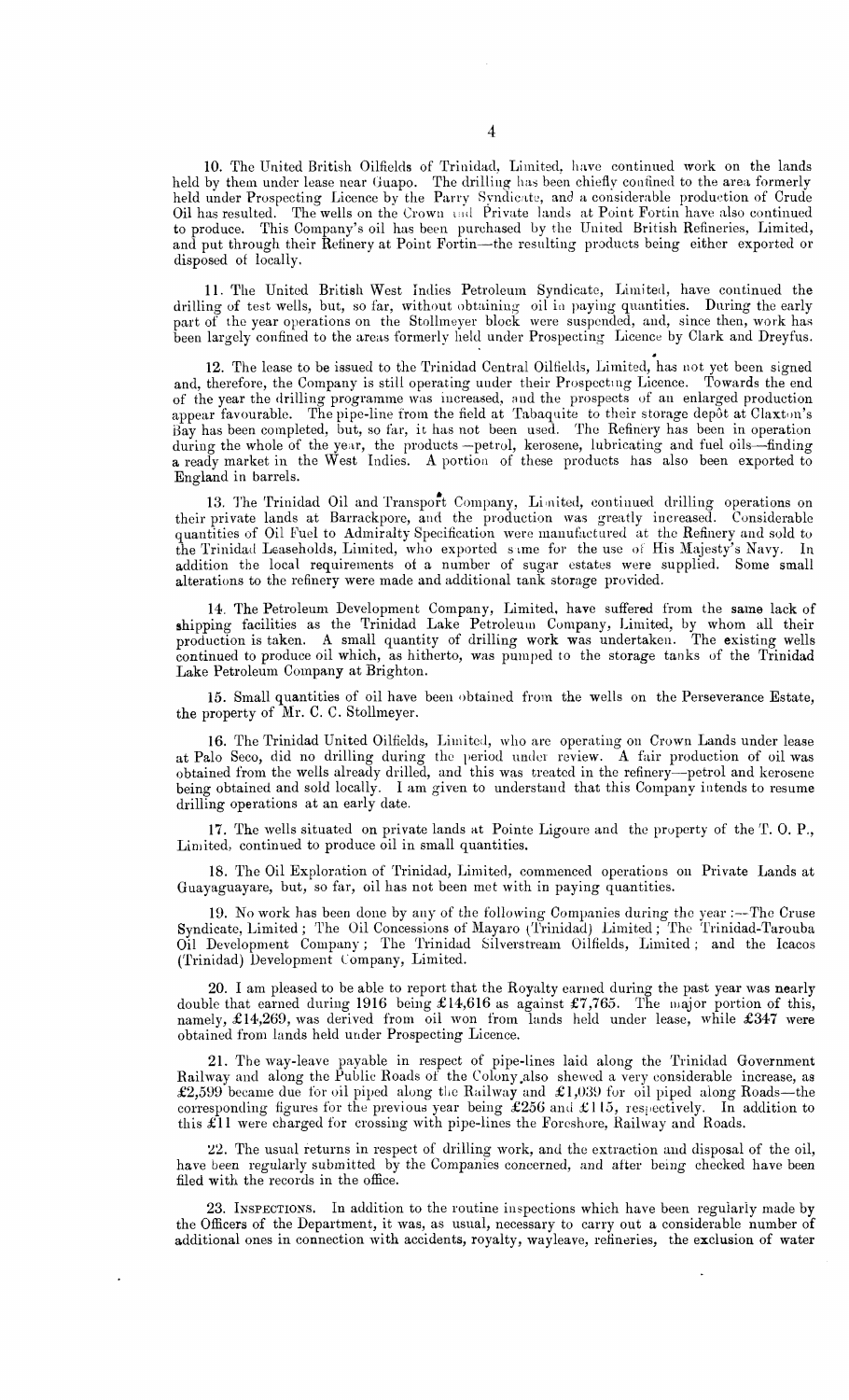from wells, etc. In most cases it was found that the Ordinances and Regulations were satisfactorily followed. There was, however, one instance in which proceedings had to be taken against the Manager of one of the Oil Companies.

24. LEASES AND LICENCES. No Licence or Leise over Crown Lands were issued during the year. As mentioned in my last report an application was received from the United British West Indies Petroleum Syndicate, Limited, covering the whole of the areas they desire to take up under Prospecting Licence. The Licence has, however, not yet been executed. The Lease to be issued to the Trinidad Central Oilfields, Limited, is also awaiting execution.

25. QUARRIES. The remark under this head in my last report as to there being little to report in this branch still holds good, as, with the exception of a few Government Quarries, they are small and unimportant. They have been regularly inspected by the Officers of the Department, and in most cases they have been worked in a careful manner. There were 68 quarries worked during the year, as against 61 in 1916.

#### WORK UNDER rHE PETROLEUM ORDINANCE, NO. 20 OF 1915.

26. A large number of Inspections in connection with this Ordinance have been carried out, and I am pleased to say that in most cases it was found that the utmost care was exercised by the public in storing the various products of petroleum.

#### THE PREVENTION OF ACCIDENTS ORDINANOE, NO. 13 OF 1915.

27. In addition to the Oilfields 82 Factories in Trinidad and 16 in the Tobago Ward were inspected. On the whole the provisions of the Ordinance were very satisfactorily carried out by the owners and managers of the various Pactories concerned. During the year there were seven accidents, of which four were fatal.

#### WORK UNDER THE ASPHALT INDUSTRY REGULATION ORDINANCE.

28. I have again to report that therc has been no digging of the village lots at La Brea during 1917. I do not anticipate that this industry will be re-opened until there are more shipping facilities.

29. ApPENDICES. The majority of the returns under the Ordinances from which the appendices to this report are prepared were obtained from the various parties without trouble.

Appendix A shews the average number of persons employed and the quantity and value of minerals obtained.

The list of accidents is shewn in Appendix B, they are chiefly of a minor nature, and are such as are incidental to all industrial operations.

The Mines, Borings and Quarries worked during the period are shewn in Appendix C.

30. GENERAL REMARKS As mentioned in my last report some of the smaller Companies are awaiting the close of the War to commence or extend operations. On the other hand the larger Companies have on the whole done well, and this in spite of their having been seriously handicapped by the scarcity and greatly increased cost of materials, and by the lack in certain instances of shipping facilities. Regular shipments of Crude Oil, Oil Fuel and Distillates have been made to the Admiralty for the use of His Majesty's Navy, and these are likely to continue for some time to comc. The bunkering trade has also continued to progress satisfactorily-and the same may be said of the local and West Indian Markets. The total quantity of Oil and its products exported exceeded 37,000,000 Imperial gallons, an increase of some :3,000,000 gallons over the previous year.

31. STAFF. I have again to express my sincere thanks to the several members of the staff for their very able and loyal assistance.

> P. STEVENS, Inspector of Mines.

22nd March, 1918.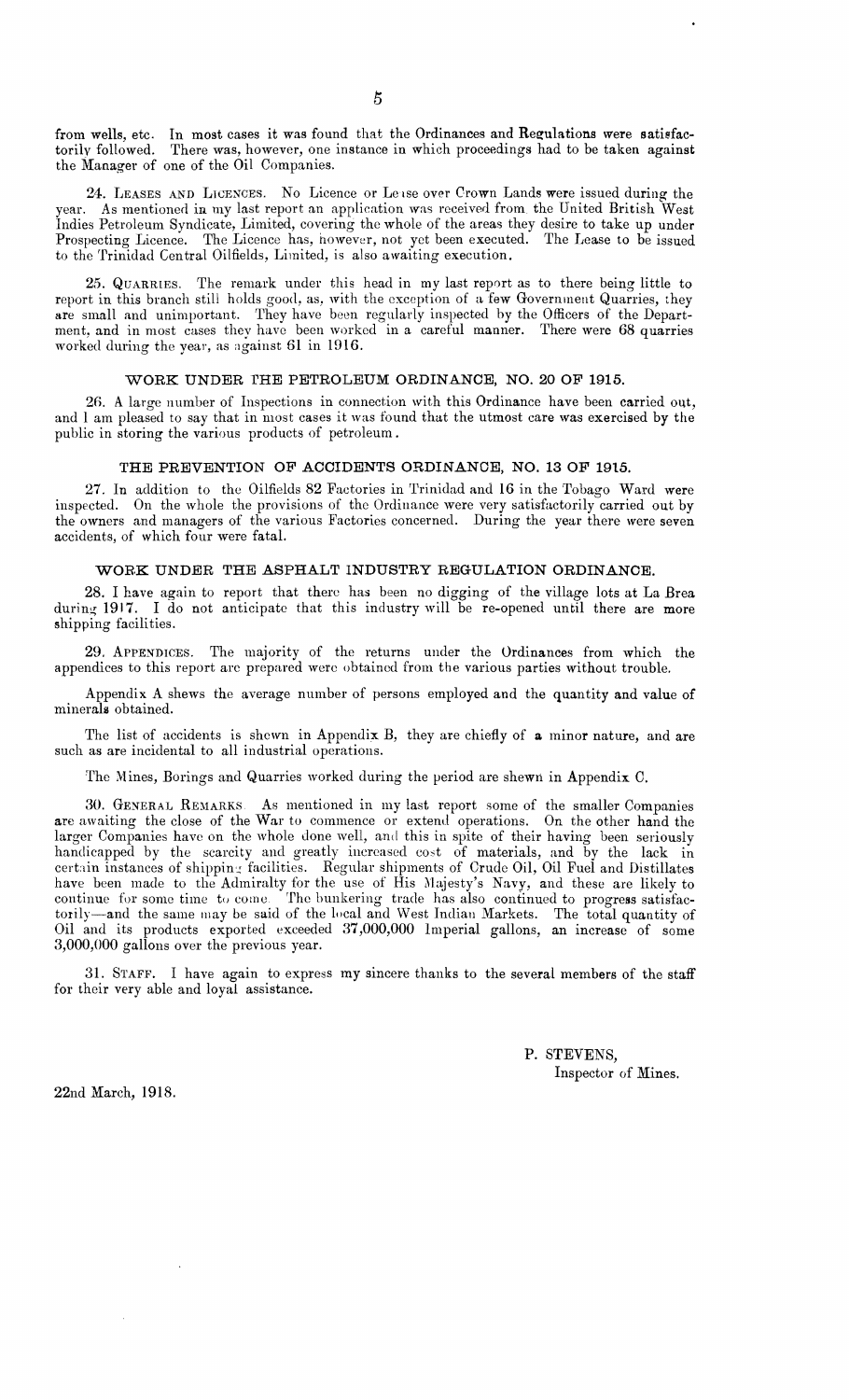#### APPENDIX A.

#### Daily average number of persons employed and quantity and value of Minerals obtained from Mines, Oilfields and Quarries, during the year ended 31st December, 1917.

| MINERALS.                |                                  |                                                                                      |                                                                               |                                                                      | Daily average number<br>of persons employed. |                                                | Total.                                | Quantity.                                                                                                                                          | Approximate<br>Value.                           |  |
|--------------------------|----------------------------------|--------------------------------------------------------------------------------------|-------------------------------------------------------------------------------|----------------------------------------------------------------------|----------------------------------------------|------------------------------------------------|---------------------------------------|----------------------------------------------------------------------------------------------------------------------------------------------------|-------------------------------------------------|--|
|                          |                                  |                                                                                      |                                                                               | Males.                                                               | Females.                                     |                                                |                                       |                                                                                                                                                    |                                                 |  |
| Oil<br>Asphalt<br>Manjak | $\cdots$<br>$\cdots$<br>$\cdots$ | $\cdots$<br>$\ddot{\phantom{a}}$<br>$\cdots$<br>Government Quarries (Limestone, &c.) | $\ddot{\phantom{0}}$<br>$\cdots$<br>Private Quarries (Limestone, Gravel, &c.) | $\ddot{\phantom{0}}$<br>$\cdot$ .<br>$\cdots$<br>$\sim$<br>$\cdot$ . | 1.792<br>542<br>-22<br>165.<br>327           | 6.7<br>$\ddot{\phantom{1}}$<br>.,<br>53<br>103 | 1,857<br>542<br>$^{94}$<br>223<br>430 | $[56,080,914]$ Imp. Gals.<br>131.483<br>$tons \dots$<br>434<br>$\cdots$<br>$\cdots$<br>90,040<br>$, \,$<br>$\cdot$ .<br>66,771<br>$, \, \cdot$<br> | £ 236,534<br>87,769<br>1,808<br>4,392<br>10,541 |  |

NOTE : --The difference in value between metal wou from Private Quarries and Government Quarries is that the former<br>consists of both Limestone and Gravel, whilst the latter is chiefly Limestone.

#### APPENDIX B.

#### List of Accidents which occurred at Mines, Oilfields and Quarries, during the year ended 31st December, 1917, reported under Section 19 of Ordinance, No. 13 of 1907.

| Name of Mine, Oilfield or Quarry.              | Date.                            |                                              | Number of Accidents Reported.    |                          |                      |                   |
|------------------------------------------------|----------------------------------|----------------------------------------------|----------------------------------|--------------------------|----------------------|-------------------|
|                                                |                                  |                                              | Minor.                           | Serious.                 | Fatal.               | Total.            |
|                                                | Hth January,                     | 1917<br>$\ldots$                             | I                                | $\cdots$                 | $\cdots$             | 1                 |
|                                                | $22$ nd                          | $\ldots$<br>٠,                               | 2                                | $\cdots$                 |                      | 2                 |
|                                                | 19th February                    | .<br>, ,                                     | 1                                | $\ddot{\phantom{a}}$     | $\cdots$             | 1                 |
|                                                | 21st<br>,,                       | $\ddotsc$<br>, ,                             | 1                                | $\ddotsc$                | .                    | 1                 |
|                                                | $22n$ d<br>20th April,           | $\ddot{\phantom{0}}$<br>,,                   | ł<br>1                           |                          | $\ddot{\phantom{0}}$ | 1<br>I            |
|                                                | 30th May,                        | $\ldots$<br>, ,                              | 1                                | $\ddot{\phantom{a}}$     |                      | ı                 |
|                                                | 31st                             | $\ddotsc$<br>٠,                              | ı                                | $\sim$                   | $\ddot{\phantom{0}}$ | 1                 |
|                                                | ٠,<br>7th June,                  | $\ddotsc$<br>$\epsilon$<br>$\ldots$          | 3                                | $\cdots$<br>$\ddotsc$    | .<br>τ.              | 3                 |
| Trinidad Leaseholds, Limited<br>$\cdots$       | 15th                             | , ,<br>$\ddot{\phantom{0}}$<br>,,            | $\cdots$                         | 1                        | $\ddot{\phantom{0}}$ | 1                 |
|                                                | 2nd July,                        | $\ldots$<br>, ,                              | 1                                | $\cdots$                 | .                    | 1                 |
|                                                | 7th August,                      | $\ddotsc$<br>,                               | 1                                |                          | .                    | ı                 |
|                                                | 11th<br>٠,                       | $\ldots$<br>,,                               | $\cdots$                         | -1                       |                      | L                 |
|                                                | 16th                             | $\ddot{\phantom{a}}$<br>,,                   | $\cdots$                         | 1                        | .                    | 1                 |
|                                                | 3rd September,                   | $\ddotsc$<br>٠,                              | 1                                | $\ddotsc$                | . .                  | ŧ                 |
|                                                | 24th                             | $\bullet$ .<br>,,                            | $\overline{2}$                   | 1                        | $\cdots$             | 3                 |
|                                                | 8th November                     | $\ldots$<br>,,                               | 1                                | $\ddotsc$                | $\cdots$             | ı                 |
|                                                | 23rd<br>٠,<br>5th March          | $\ddotsc$<br>,,                              | ı<br>1                           | $\cdots$                 | .                    | ı                 |
| Trinidad Central Oilfields, Ltd.               | 27th November,                   | $\ddotsc$<br>, ,                             |                                  | $\overline{a}$<br>-1     | .                    | ı                 |
|                                                | 30th                             | $\ldots$<br>,,<br>$\ddotsc$                  | $\cdots$<br>1                    | .                        | .,<br>$\ddotsc$      | ı                 |
|                                                | , ,<br>13th February,            | ,,<br>$\ddot{\phantom{1}}$<br>,,             | 2                                | $\cdots$                 | $\cdots$             | 2                 |
|                                                | 17th May,                        | $\ddotsc$<br>, ,                             | $\ddot{\phantom{a}}$             | 1                        | i.                   | l                 |
|                                                | 28th July,                       | $\cdots$<br>, ,                              | $\sim$                           | $\ldots$                 | 1                    | ı                 |
| Trinidad Oil & Transport Co., Ltd.             | 4th September                    | ٠,<br>$\sim$ .                               | $\ddot{\phantom{a}}$             | -1                       | $\cdots$             | 1                 |
|                                                | 11th December,                   | , ,<br>$\cdot$                               | 1                                | $\cdots$                 | $\cdots$             | ł                 |
|                                                | 15th<br>$, \,$                   | $\ddot{\phantom{a}}$<br>٠,                   | L                                | .                        | Ω.                   | 1                 |
|                                                | 17th<br>$\ddot{\phantom{0}}$     | $\ddotsc$<br>$\cdots$                        | ł                                | $\ddot{\phantom{0}}$     | .                    | Ŧ                 |
|                                                | 10th June.                       | $\ldots$<br>,                                | $\cdots$                         | $\mathbf{I}$             | $\cdots$             | L                 |
| Trinidad Lake Petroleum Co., Ltd.              | 13th August,                     | $\ldots$<br>$, \, ,$                         | $\cdots$                         | $\cdots$                 | 2<br>1               | 2<br>$\mathbf{I}$ |
|                                                | 26th September,<br>12th January, | $\cdots$<br>$, \, ,$                         | $\ddot{\phantom{a}}$<br>1        | $\ddotsc$                |                      | ı                 |
|                                                | 24th April,                      | $\ddotsc$<br>,,                              |                                  | $\ddotsc$<br>1           | .<br>$\cdots$        | ì                 |
| United British Oilfields of Trinidad           | 12th May,                        | ,,<br>$\ddot{\phantom{a}}$<br>$\cdot$ .      | $\ddot{\phantom{a}}$<br>$\cdots$ | 1                        | $\ddot{\phantom{0}}$ | ı                 |
| Limited.                                       | 25th July,                       | ÷,<br>$\ddotsc$<br>, ,                       | $\cdots$                         | 1                        |                      | ı                 |
|                                                | 16th August,                     | $\ldots$<br>, ,                              | $\cdots$                         | 1                        | .                    | L                 |
|                                                | 29th                             | $\ldots$<br>,,                               | $\ddot{\phantom{a}}$             | $\mathbf{I}$             |                      | L                 |
| Perseverance Estate                            | 23rd April                       | $\ldots$<br>, ,                              | 1                                | $\ddot{\phantom{a}}$     |                      | 1                 |
| La Brea Asphalt Works                          | 26th October.                    | $\sim$ .<br>,                                | 1                                | $\overline{\phantom{a}}$ | $\ddot{\phantom{a}}$ | ł                 |
| New Trinidad Lake Asphalt Co., Ltd 31st March, |                                  | $, \,$<br>$\cdots$                           | $\cdots$                         | 1                        |                      | ı                 |
| Usine Quarry<br>.<br>$\cdots$                  | 17th September,                  | ,,<br>$\ddotsc$                              | 1                                | $\cdots$                 | .                    | 1                 |
| Bourne's Bay Quarry<br>$\ldots$                | 7th February,                    | $\ddotsc$<br>,,                              | 1<br>1                           | $\ddot{\phantom{a}}$     |                      |                   |
|                                                | 3rd May,<br>6th November,        | $\ldots$<br>٠,                               | ł                                | .                        | .                    | ı                 |
| Duke Street Quarry<br>.                        | 13th June,                       | $\cdots$<br>$, \,$<br>$\ddot{\phantom{1}}$ . | 1                                | .<br>.                   | <br>$\cdot$          | ı                 |
| <b>Eastern Quarries</b><br>                    | 30th October,                    | ,,<br>٠,<br>$\cdots$                         | $\cdots$                         | -1                       | ٠<br>$\cdots$        | 1                 |
|                                                | 24th November,                   | $\ldots$<br>,,                               | 1                                |                          | $\ldots$             | 1                 |
|                                                |                                  |                                              | 35                               | 15                       | 4                    | 54                |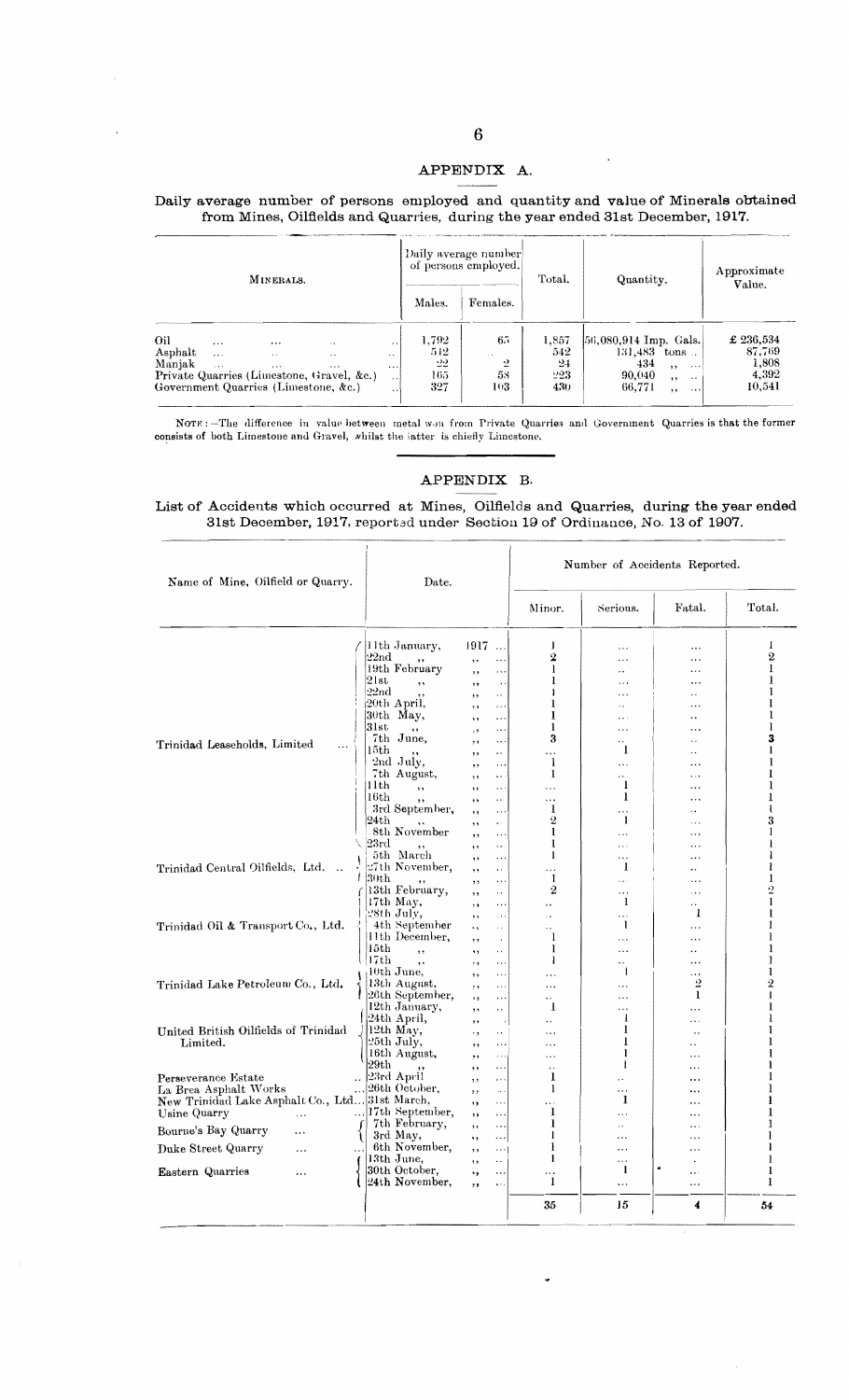### APPENDIX C.-List of Mines, Oilfields and Quarries worked during the year ended 31st December, 1917.

| No.                      | Name.                                                                                                                | Situation.                                                            | Owner and Address.                                                                                                                                                                                                                                                                                                     | Manager.                                                                              | Daily Average Number<br>of persons employed. | Mineral worked.                             |
|--------------------------|----------------------------------------------------------------------------------------------------------------------|-----------------------------------------------------------------------|------------------------------------------------------------------------------------------------------------------------------------------------------------------------------------------------------------------------------------------------------------------------------------------------------------------------|---------------------------------------------------------------------------------------|----------------------------------------------|---------------------------------------------|
| 1<br>$\overline{2}$<br>3 | Mines.<br>La Brea Asphalt Works<br>New Trinidad Lake Asphalt Com-Brighton<br>pany, Limited<br>$V$ istabella $\ldots$ | La Brea<br>$\ddotsc$<br>$\mathbf{r}$ .<br>San Fernando                | Stollmeyer, Limited, Port-of-Spain<br>$\sim 0.44\,M_\odot$<br>New Trinidad Lake Asphalt Company, Limited, Brighton,<br>Trinidad<br>Trinidad Tarouba Oil Development Company<br>$\ddotsc$                                                                                                                               | Claude Phelps<br>$\ldots$<br>John H. Weller<br>$\cdots$<br>J. J. Waddell<br>$\ddotsc$ | 125<br>417<br>24                             | Asphalt.<br>Manjak.                         |
| 1                        | Oilfields.<br>Trinidad Central Oilfields, Limited Tabaquite                                                          | $\mathbf{r}$                                                          | Trinidad Central Oilfields, Limited, 2, Broad Street Place,<br>London, E.C.                                                                                                                                                                                                                                            | $\sqrt{}$ R. H. May<br>$\cdots$                                                       | $259 - 4$                                    | lOil.                                       |
| 3<br>5.                  | Trinidad Oil and Transport Com-Barrackpore<br>pany. Limited<br>Trinidad United Oilfields, Limited Palo Seco          | $\mathbf{1}$                                                          | Trinidad Oil & Transport Company, Limited, 48, Canon Street,<br>London, E.C. $\dots$<br>C. C. Stollmeyer, Port-of-Spain     E. Pereira<br>C.C.C. Stollmeyer, Port-of-Spain  (3)  [C. W. Stollmeyer, Port-of-Spain  [C. C. Stollmeyer, Port-of-Spain  [2]  [2] United British West Indics Petroleum Syndicate, Limited, | Latham Watson<br>$\ddotsc$<br>$\ddotsc$<br>$\cdots$                                   | 102<br>23.27<br>14                           | , ,<br>, ,<br>$, \,$                        |
|                          | leum Syndicate, Limited<br>United British Oilfields of Trinidad. Point Fortin                                        | Moruga                                                                | P.O. Box 162, Port-of-Spain<br>United British Oilfields of Trinidad, Limited, 32, Bishopsgate,<br>London, $E.C.$                                                                                                                                                                                                       | $\ldots$ F. J. Flemming<br>$\ddotsc$<br>$\cdots$                                      | 59<br>553                                    | ,,<br>, ,                                   |
| 8                        | Trinidad Leaseholds, Limited  Pointe-à-Pierre                                                                        |                                                                       | Linited<br>Trinidad Leaseholds, Limited  Forest Reserve near Trinidad Leaseholds, Limited, 1, London Wall Buildings, H. S. Fuller<br>Trinidad Leaseholds, Limited, 1, : London Wall Buildings,                                                                                                                         |                                                                                       | 395                                          | , ,                                         |
| 9                        | Petroleum Development Company, Brighton<br>Limited                                                                   | $\sim$                                                                | London, E.C.<br>Petroleum Development Company, Limited, Brighton                                                                                                                                                                                                                                                       | $\cdots$<br>$\dddot{\mathbf{H}}$ . Weller<br>$\cdots$                                 | 230<br>65                                    | , ,<br>$, \,$                               |
| 10                       | Trinidad Lake Petroleum Com-Brighton<br>pany, Limited                                                                | $\sim 100$                                                            | Trinidad Lake Petroleum Company, Limited, Brighton<br>$\cdots$                                                                                                                                                                                                                                                         | , ,<br>$\ldots$                                                                       | 137                                          | , ,                                         |
| 11<br>12                 | T. O. P., Limited<br>$\cdots$<br>Oil Exploration of Trinidad, Guayaguayare<br>Limited<br>Quarries.                   | Pointe Ligoure                                                        | . T. O. P., Limited, 18, Chacon Street, Port-of-Spain<br>Oil Exploration of Trinidad, Limited, 62, London Wall                                                                                                                                                                                                         | $\ldots$ L. Daly<br>$\cdots$<br>$\mathbb{R}$ . Rust<br>$\cdots$                       | 3<br>17                                      | $, \,$<br>, ,                               |
|                          | River Estate                                                                                                         | Diego Martin                                                          | Trinidad Government, Port-of-Spain                                                                                                                                                                                                                                                                                     | District Officer                                                                      | 3.21                                         |                                             |
| 2                        | $\sim$<br>Cutucupano<br>$\ddot{\phantom{a}}$                                                                         | Santa Cruz<br>$\mathbf{a}$                                            | $\ddotsc$<br>$\mathbf{r}$ .<br>$\ddot{\phantom{a}}$                                                                                                                                                                                                                                                                    | $\cdots$                                                                              | 3:50                                         | Limestone.                                  |
|                          | Matchapoorie<br>$\mathbf{r}$                                                                                         | $\sim$<br>Talparo                                                     | $\cdots$<br>$\sim 100$<br>, ,<br>, ,<br>$\ddotsc$<br>$\overline{\mathbf{z}}$                                                                                                                                                                                                                                           | , ,<br>$\cdots$                                                                       |                                              | $\rightarrow$                               |
|                          | Trinidad Government Railway                                                                                          | $\cdots$<br>$\sim$<br>St. Joseph                                      | , ,<br>, ,<br>$\bullet$ $\bullet$ $\circ$<br>$, \,$<br>$\cdots$<br>$\cdots$                                                                                                                                                                                                                                            | , ,<br>$\cdots$                                                                       | 6.4<br>-9                                    | $, \,$                                      |
|                          | Old Grange Main Road                                                                                                 | $\ldots$<br>$\ldots$                                                  | $\sim$ $\sim$ $\sim$<br>, ,<br>, ,<br>$\cdots$<br>$\ddotsc$<br>, ,                                                                                                                                                                                                                                                     | , ,<br>$\cdots$                                                                       |                                              | Marl.                                       |
|                          | Mt. Parnassus<br>$\sim$                                                                                              | Tobago<br>$\cdots$<br>$\ldots$                                        | $\cdots$<br>, ,<br>$\bullet$<br>$\cdots$<br>. 1<br>$, \,$                                                                                                                                                                                                                                                              | , ,<br>$\cdots$                                                                       | 2.11                                         | Rotten Rock.                                |
|                          | Plum                                                                                                                 | $\therefore$ Tobago<br>$\mathbf{a}$<br>$\cdots$<br>$\ldots$ Plum Road | , ,<br>$\cdots$<br>$\cdots$<br>, ,<br>$, \,$<br>$\ldots$                                                                                                                                                                                                                                                               | , ,<br>$\ddotsc$                                                                      | 3.46                                         |                                             |
|                          | $\sim 10^{-11}$<br>$\ldots$<br>Siparia                                                                               | $\ldots$<br>$\cdots$                                                  | , ,<br>$\ldots$<br>$\cdots$<br>$\ddot{\phantom{1}}$<br>, ,<br>, ,                                                                                                                                                                                                                                                      | $\bullet$<br><b>Add</b>                                                               | 8                                            | $\mathop{\rm Limes}$ tone.<br>Porcellanite. |
|                          | $\sim$<br>Buenos Ayres                                                                                               | Siparia<br>$\ddotsc$<br>$\cdots$                                      | $\cdot$<br>$\cdots$<br>$\cdots$<br>$\ldots$<br>, ,<br>, ,                                                                                                                                                                                                                                                              | , ,<br>$\dddot{\phantom{0}}$                                                          | 12                                           |                                             |
| 10                       | $\dddotsc$<br>Morne Diable                                                                                           | $\dots$ Erin<br>$\bullet$ $\bullet$                                   | , ,<br>, ,<br>$\ldots$<br>$\cdots$<br>$\ldots$<br>, ,                                                                                                                                                                                                                                                                  | $, \,$                                                                                | 7                                            | , ,                                         |
| 11                       | $\ldots$                                                                                                             | San Fernando<br>$\sim$ $\sim$                                         | $\cdots$<br>$\overline{\phantom{a}}$<br>, ,<br>, ,<br>$\cdots$<br>$\sim$                                                                                                                                                                                                                                               | , ,<br>$\cdots$                                                                       | 11                                           | Limestone.                                  |
| 12                       | Southern Central Road, No. 1                                                                                         | Cedros<br>$\cdots$<br>$\cdots$                                        | $\ldots$<br>$\sim 10^{-1}$<br>, ,<br>, ,<br>$\cdots$<br>, ,                                                                                                                                                                                                                                                            | , ,<br>$\cdots$                                                                       | 8                                            | Porcellanite.                               |
|                          | Brasso<br>$\cdots$<br>$\ddotsc$                                                                                      | Brasso Road<br>$\ddotsc$<br>$\cdots$                                  | , ,<br>, ,<br>$\cdots$<br>$\cdots$<br>$\cdots$<br>, ,                                                                                                                                                                                                                                                                  | , ,<br>$\mathbf{r}$ .                                                                 | 5                                            | Limestone.                                  |
| 13                       | Corosal<br>$\sim 100$<br>$\mathbf{r}$                                                                                | Corosal<br>$\ddot{\phantom{a}}$<br>$\ddotsc$                          | , ,<br>$\cdots$<br>$\cdots$<br>, ,<br>, ,<br>$\ldots$                                                                                                                                                                                                                                                                  | , ,<br>$\cdots$                                                                       | 13                                           | , ,                                         |
| 14                       | Guaracara<br>$\dddotsc$                                                                                              | Guaracara<br>$\ldots$<br>$\ddot{\phantom{a}}$                         | $\rightarrow$ $\rightarrow$ $\rightarrow$<br>$\ldots$<br>, ,<br>, ,<br>, ,                                                                                                                                                                                                                                             | $, \,$<br>$\cdots$                                                                    | 5.94                                         | , ,                                         |
| 15                       | Morichal<br>$\sim$ $\sim$                                                                                            | Morichal<br>$\cdots$<br>$\ddotsc$                                     | , ,<br>, ,<br>, ,<br>$\cdots$<br>$\cdots$<br>$\ldots$                                                                                                                                                                                                                                                                  | $, \,$<br>$\cdots$                                                                    | 3                                            | , ,                                         |
| 16                       | Mavo<br>$\cdots$<br>$\cdots$                                                                                         | . Near Mayo Village<br>$\cdots$                                       | , ,<br>$\sim$ $\sim$<br>$\cdots$<br>$\ddotsc$<br>, ,<br>, ,                                                                                                                                                                                                                                                            | , ,<br>$\cdots$                                                                       | 5                                            | $\rightarrow$                               |
| 17                       | Tabaquite-Nariva No. 1                                                                                               | Tabaquite-Nariva Road                                                 | , ,<br>, ,<br>$\cdot$ ,<br>$\cdots$<br>$\ldots$<br>$\bullet$ .                                                                                                                                                                                                                                                         | $\ddot{\phantom{1}}$<br>,,                                                            | 9.44                                         | $, \,$                                      |
| 18                       | Mount Hope<br>$\mathbf{a}$ .                                                                                         | $.$ St. Joseph<br>$\sim 10^{-1}$<br>$\ldots$                          | , ,<br>$\mathbf{r}$ is a<br>$\sim$<br>, ,<br>, ,                                                                                                                                                                                                                                                                       | J. McInroy<br>$\cdots$                                                                | 9                                            |                                             |
| 19                       | Moruga<br>$\mathcal{L}_{\mathbf{r}}$                                                                                 | Moruga Road<br>$\ldots$                                               | , ,<br>, ,<br>$\cdots$<br>$\cdots$<br>, ,                                                                                                                                                                                                                                                                              | District Officer<br>$\cdots$                                                          | 8                                            | Sandstone.                                  |
| 20                       | Eastern Quarries<br>$\sim$ .                                                                                         | Laventille<br>$\overline{\phantom{a}}$<br>المحا                       | $\cdots$<br>$\cdots$<br>, ,<br>, ,<br>$, \,$                                                                                                                                                                                                                                                                           | F. J. Horsford<br>. 1                                                                 | 129                                          | Limestone.                                  |

 $\blacktriangleright$